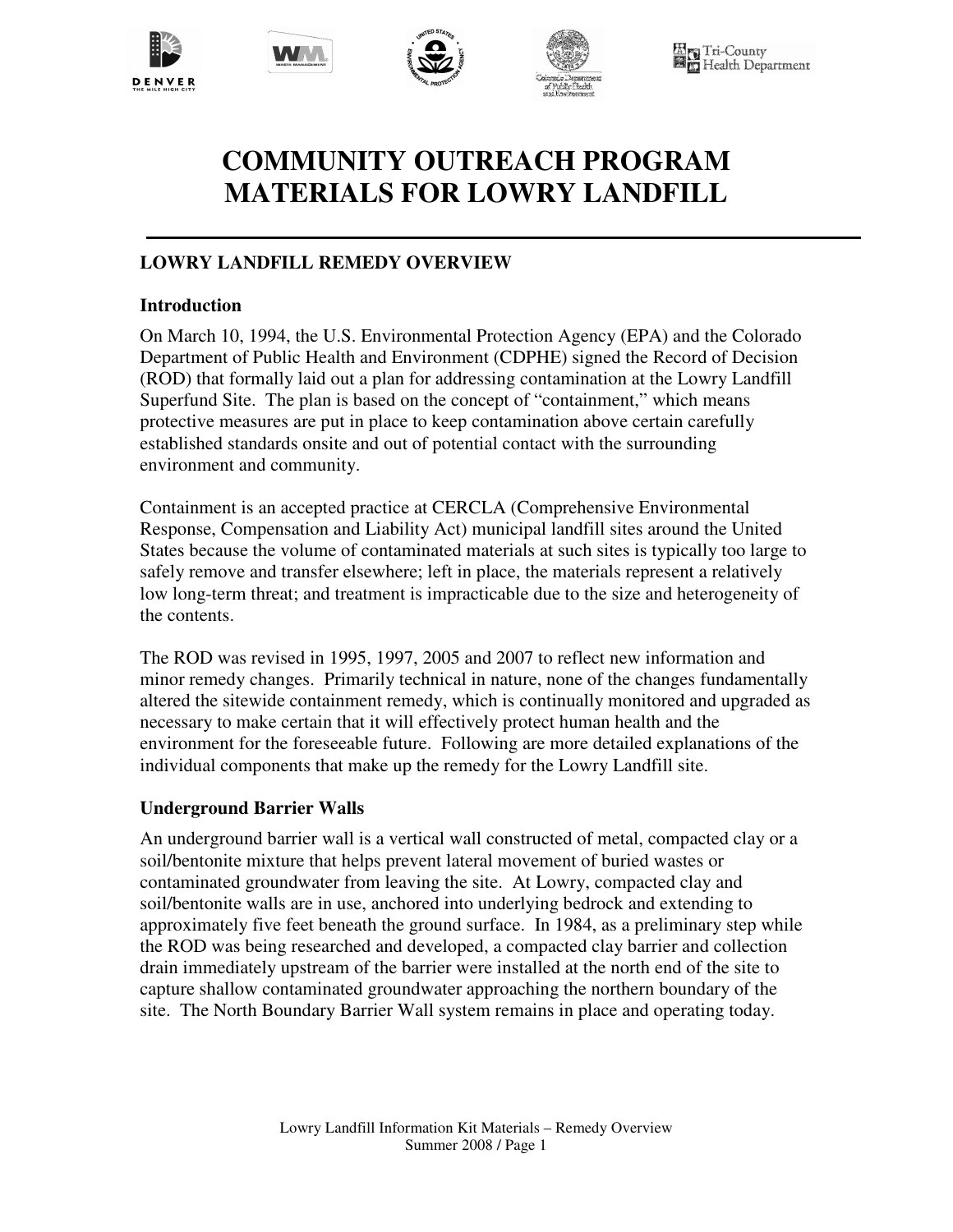In February of 1997, in accordance with the ROD, EPA and CDPHE approved a design for an additional wall to be built around the east, west and south sides of the site. Completed in the spring of 1998, this wall is constructed of a soil/bentonite mixture. Groundwater levels are monitored inside and outside of the wall, and pumping wells were constructed where necessary to maintain inward gradients across the wall. The wall and pumping wells not only prevent contaminated groundwater from escaping the site, but also minimize the occurrence of groundwater from outside the wall flowing inward and contacting contaminated materials.

#### **Onsite Water Treatment Plant**

At the same time the North Boundary Barrier Wall was installed in 1984, a plant to treat contaminated groundwater captured by the barrier wall system was constructed. The plant was similar to those constructed as part of cleanup remedies at many other landfill sites around the country. In 1992, the water treatment plant was upgraded to treat a broader range of contaminants. The 1994 ROD required that the plant be upgraded even further or replaced with a new plant to accept groundwater from newly constructed remedy elements. Construction began on a new plant in 1999 and was completed in March 2000. The plant was further upgraded in 2004. Today, the plant treats approximately 900,000 gallons of water each month. The water comes from various locations around the Lowry Landfill site. After the water is treated, it is piped offsite into the municipal sewer system and then further treated at the Metro Wastewater Reclamation District and Aurora's wastewater treatment facilities.

#### **North Toe Extraction System**

Constructed in 1998, the North Toe Extraction System extracts and pumps contaminated water that originates underneath the landfill mass. The term "north toe" refers to the fact that the extraction system is located at the northern edge of the former landfill area, which is near the center of the Lowry Landfill site. The system works by collecting groundwater that migrates from beneath the landfill mass into a lined trench. The water is then pumped from the trench through underground pipes to the water treatment plant.

## **Landfill Gas-to-Energy Plant**

Most landfills naturally produce gases as the materials within the landfills degrade. In July of 2007, the City & County of Denver and Waste Management broke ground on a new, regulator-approved plant that will collect landfill gas and burn it in four combustion engines to generate electricity for a local utility. Utilizing gas from both the Lowry Landfill and the adjoining Denver-Arapahoe Disposal Site (DADS), the plant will produce 3.2 megawatts of electricity, enough to power 3,000 homes while at the same time reducing emissions of greenhouse gases. Expected to be completed in 2008, the new plant will replace the existing landfill gas treatment system at Lowry, which is an enclosed burner where methane and any organic compounds in the landfill gas are destroyed. The plant will achieve the same landfill gas treatment standards as the enclosed burner.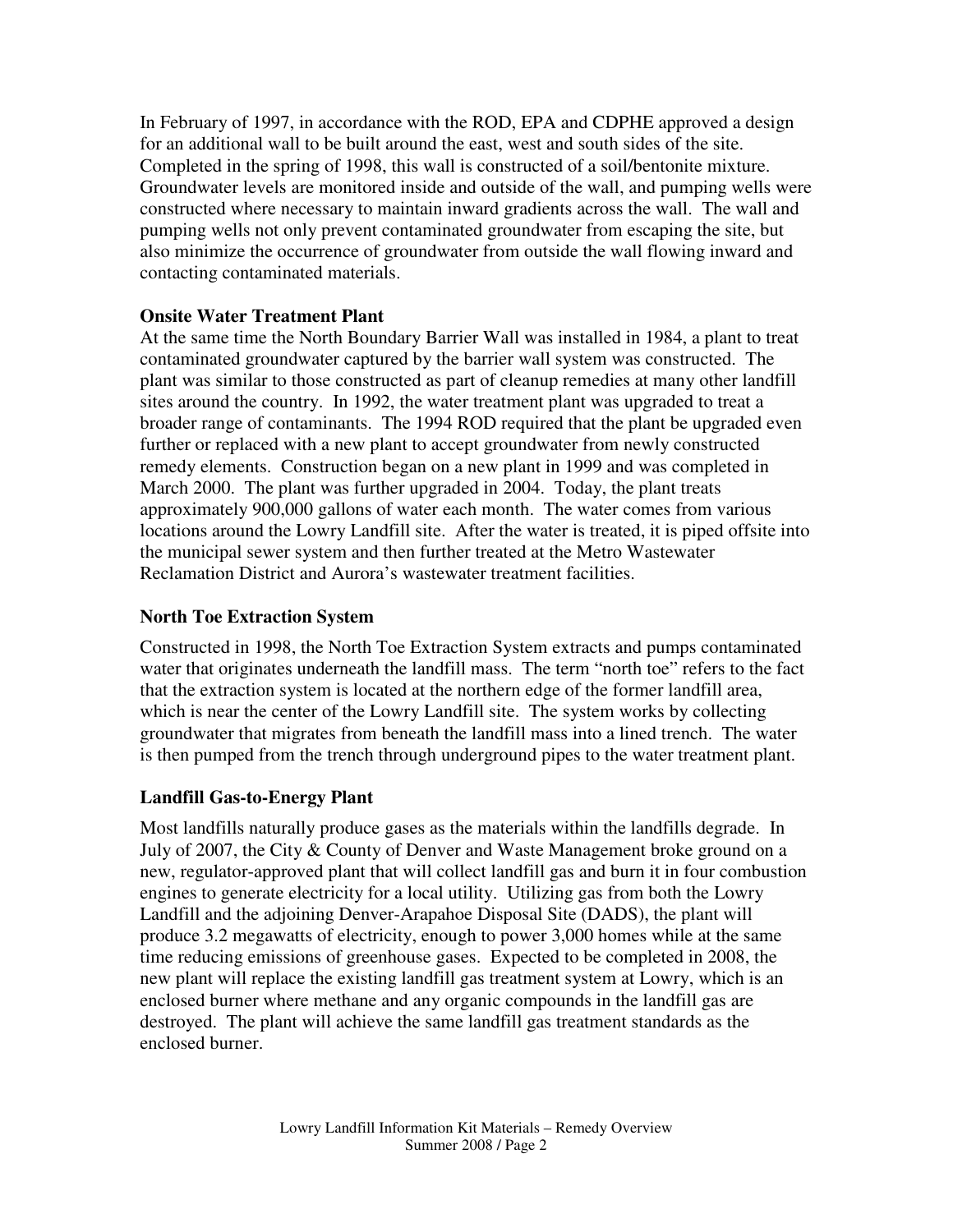The Lowry gas collection system consists of 64 extraction wells that are drilled into and screened across buried landfill solids. The wells are connected by a series of buried pipes that convey extracted gas to the enclosed burner (current) or to the gas-to-energy plant (online in 2008). In addition, Lowry landfill is surrounded by 21 gas-monitoring probes positioned along the perimeter of the site to confirm that gases are not leaving the site. Similarly, gas monitoring probes are positioned around the DADS landfill and monitored to ensure that landfill gases from DADS are not leaving the facility. These monitoring probes will remain in place throughout operations of the gas-to-energy plant.

For more information, please see the "Landfill Gas to Energy Project" section of this website.

## **North Face Landfill Cover**

The 1994 ROD required that an additional two feet of compacted clay cover be placed over the two-foot soil cover that had been placed on the north face of the landfill mass in 1990. Completed in 1999, the new cover involved placing approximately 100,000 cubic yards of soil and clay over 29 acres. The placement increased the total thickness of the north face cover to four feet, equal in thickness to the covers on other surface areas of the landfill mass. The cover is designed to reduce the potential for infiltration of rain and surface water into the landfill mass, prevent erosion, further reduce the potential for landfill gas release and better contain the landfill waste.

## **New Landfill Cover**

Closed depressions in the landfill cover were filled and regraded in 2002, but the top surface of the landfill remained relatively flat (in many areas, less than 1% positive slope off of the cover). This prompted an evaluation of long-term maintenance alternatives that would continuously promote positive drainage of precipitation off the cover. In 2005, CDPHE approved an Engineering Design and Operations Plan (EDOP) that would entail construction of a cover with a 5% slope, that over time, might reduce to a 2-4% slope as the landfill mass settled. The EDOP allowed for placing construction and demolition debris and other inert waste over the top of the current landfill, followed by construction of another top cover.

## **Former Tire Pile Area Remedy**

During the 1970s and 1980s, some six to 10 million tires accumulated at the Lowry Landfill. The tires were placed on top of other waste that had been placed in three separate pits, each approximately 20-30 feet deep. In 1989 the tires were removed, shredded and placed in an onsite monofill for future use as a fuel source. The three waste pits that lay under the tires collectively became known as the Former Tire Pile Area (FTPA) and were given special attention under the ROD because they contained accessible contaminated soil and waste liquids.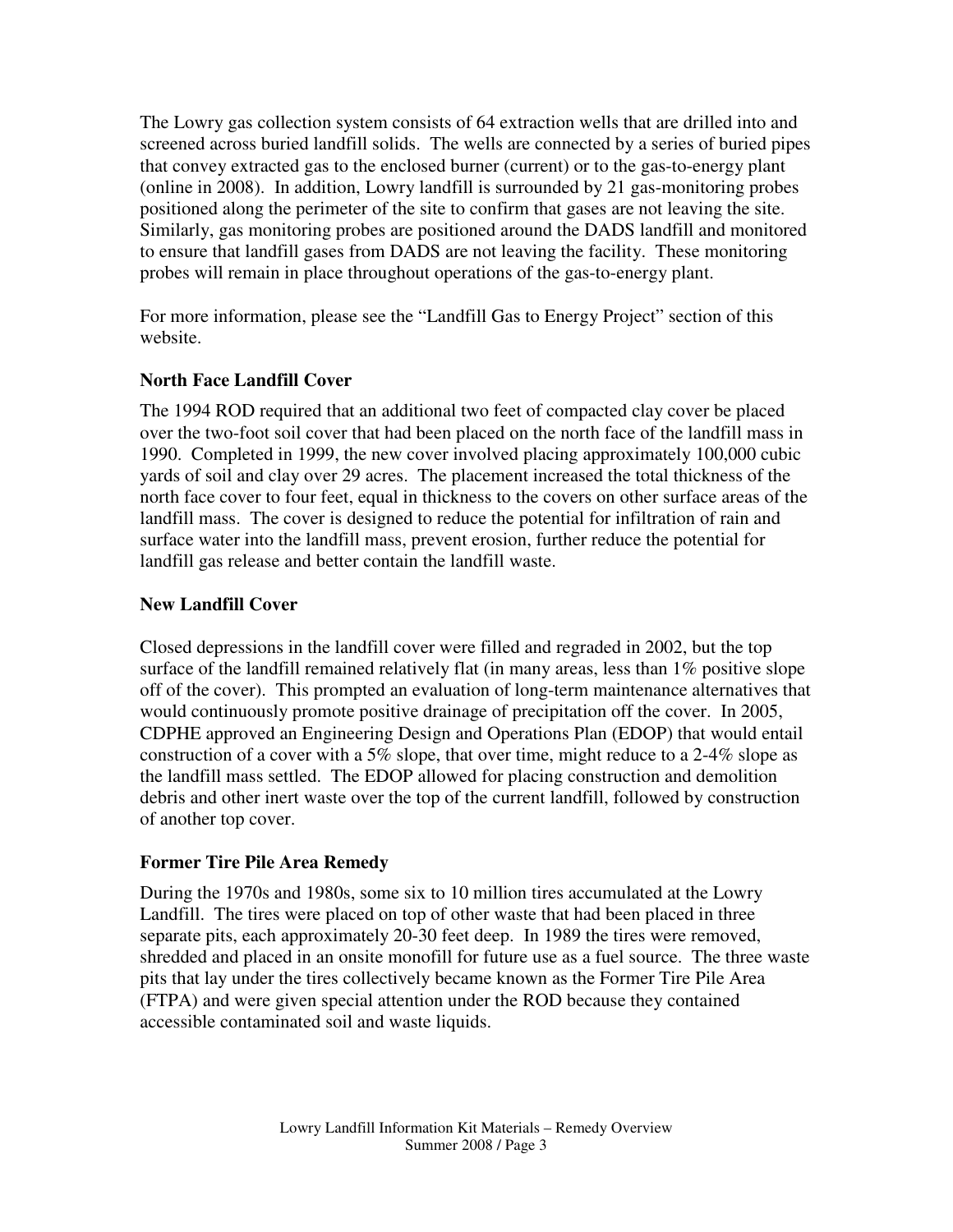The original ROD called for materials in the FTPA to be excavated and transported offsite for treatment and disposal, but modifications made to the ROD by the EPA in 1997 allowed for containment and treatment of these materials onsite. Waste materials were removed from the middle pit and successfully treated onsite. In 2005, EPA presented several alternatives for addressing contamination in the north and south pits. Following a period of public and official review, EPA selected a proposed remedy that combines excavation, offsite disposal and onsite containment and monitoring. This decision was formalized through an additional amendment to the ROD.

For more information, please see the "Former Tire Pile Area" section of this website.

## **Groundwater Monitoring Wells and Compliance Program**

There is an ongoing groundwater monitoring program at the Lowry Landfill to verify that the site remedy remains effective and protective. Over the many years that the site has been investigated and the remedy has been implemented, hundreds of wells have been drilled and used to monitor the movement of and contaminant levels in the groundwater underlying the site. In addition, hundreds of borings have been drilled into the site so that the removed soil could be tested for contaminants. In 2005, EPA approved an updated comprehensive groundwater monitoring program for the Lowry Landfill Superfund Site. The program is helping to ensure that the groundwater containment remedy remains effective and protective, and in compliance with water quality standards.

For more information, please see the "North End Monitoring and Response Action" section of this website.

## **Land Surrounding the Site**

Although not part of the formal EPA remedy, Denver and Waste Management as an added precaution purchased properties around the former landfill. Ownership of these properties prohibits future groundwater use and control future development around the site so that the only allowable land uses are compatible with the remedy. The properties are one-half mile wide on the east, west and south sides of the site. (No such zone was purchased to the north because the active Denver Arapahoe Disposal Site facility adjoins the Lowry Landfill site at the north end.)

## **Five-Year Reviews**

The federal law that created the Superfund process requires that EPA thoroughly review a contaminated site every five years to determine if the prescribed remedy is protective of human health and the environment.

With cooperation from CDPHE, local officials and the general public, EPA completed the second Five-Year Review of the Lowry Landfill site in February 2007. In its final report, the EPA concluded that the Lowry remedy "is functioning as intended" and "is